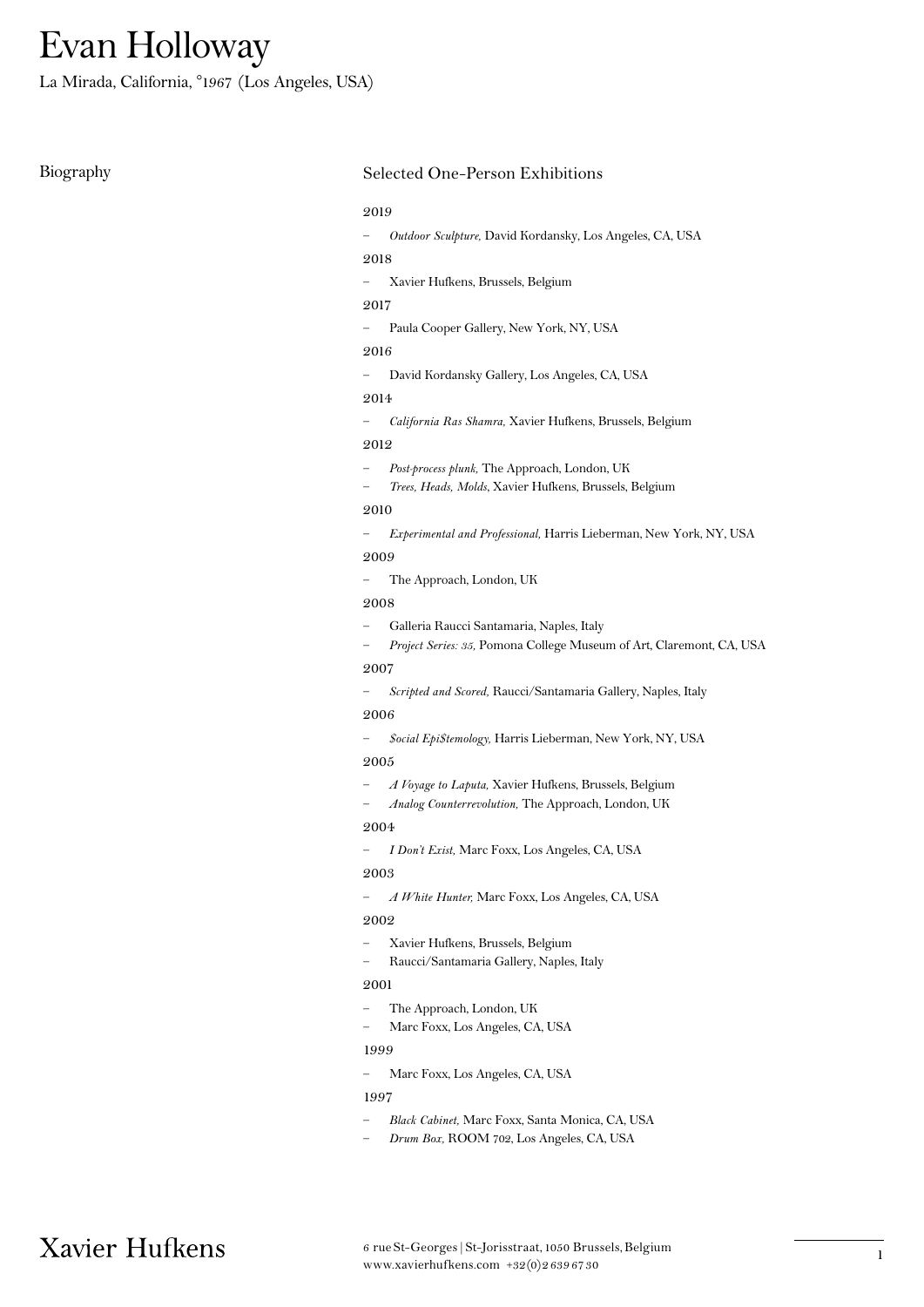#### Selected Two-Person Exhibitions

#### 2011

- Evan Holloway / Rose Wylie, The Approach, London, UK

#### 2004

— Art Now: Evan Holloway / Dave Muller, San Francisco Museum of Modern Art, San Francisco, CA, USA (cat.)

#### 2003

— Evan Holloway / Gary Webb, The Approach, London, UK

# Selected Group Exhibitions

# 2022

- Marriage: From Antiques to Contemporary Art, WHAT MUSEUM, Tokyo, Japan

# 2021

- Antwerp Universal, Het Leienpaleis, Antwerp, Belgium
- All of a Sudden, in collaboration with Galería Mascota, Mexico City, Mexico Aspen Mascota, Aspen, CO, USA
- Plus One, Lughring Augustine, New York, NY, USA

#### 2019

- 40 for LA, Museum of Contemporary Art, Los Angeles
- California Artists from the Marciano Collection, Marciano Art Foundation, Los Angeles
- Wonderkamer II: Wouters & Hendrix, DIVA, Antwerp, Belgium

#### 2018

- Mad World, Marciano Art Foundation, Los Angeles, CA, USA
- Jing'an International Sculpture Project Biennale, Jing'an Sculpture Park, Shanghai, China

### 2017

- Force and Form, de la Cruz Collection Contemporary Art Space, Miami, FL, USA
- The Sculpture Park, Madhavendra Palace, Jaipur, India

#### 2016

- Los Angeles A Fiction, Astrup Fearnley Museet, Oslo, Norway
- Don't Look Back: The 1990s at MOCA, The Geffen

Contemporary at MOCA, Los Angeles, CA, USA

#### 2015

- Still Life: Capturing the Moment, Palm Springs Art Museum, Palm Desert, CA, USA
- You've Got to Know the Rules… to Break Them, de la Cruz Collection, Miami, FL, USA

#### 2014

- Another Cats Show, 365 Mission, Los Angeles, CA, USA
- The Fifth Wall, Armory Center for the Arts, Pasadena, CA, USA
- Beneath The Surface, de la Cruz Collection Contemporary Art Space, Miami, FL, USA

#### 2013

- Theatrical Gestures, The Herzliya Museum of Contemporary Art, Herzliya, Israel
- Lightness of Being, Public Art Fund, City Hall Park, New York, NY, USA

#### 2012

- Give me Head: Selected Paintings and Sculpture, James Harris Gallery, Seattle, WA, USA
- Viva la Raspberries, Harris Lieberman Gallery, New York, NY, USA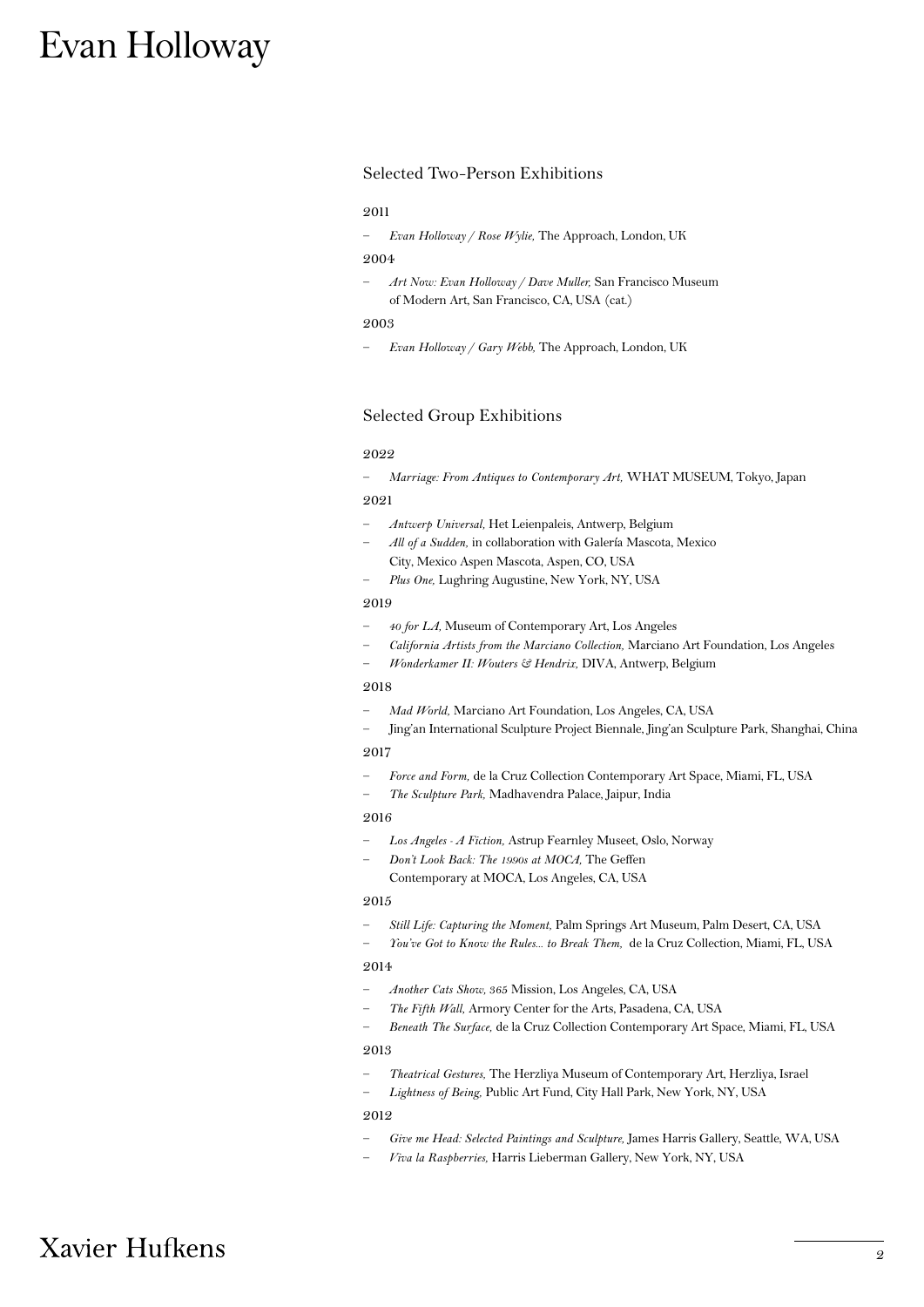#### 2011

- American Exuberance, Rubell Family Collection/ Contemporary Arts Foundation, Miami, FL, USA
- Knock, Knock! From the Collection of Paul and Sara Monroe, Anderson Gallery, Virginia Commonwealth Gallery, Richmond, Virginia, VA, USA
- There are two sides to every coin, and two sides to your face, Curated by Carlos Cadenas, Galerie Xippas, Paris, France
- Evan Holloway / Rose Wylie, The Approach, London, UK
- All of This and Nothing, Hammer Museum, Los Angeles, CA, USA
	- The Artist's Museum, The Museum of Contemporary Art, Los Angeles, CA, USA
	- Home Show, Revisited, Santa Barbara Contemporary Art Forum, USA

### 2010

- Kurt, Seattle Art Museum, Seattle, WA, USA
- Everynight, I go to sleep, Stuart Shave/Modern Art, London, UK
- HEAD, The Approach, London, UK
- At Home/Not At Home: Works from the Collection of Martin and Rebecca Eisenberg, Curated by Matthew Higgs, CCS Bard Hessel Museum of Art, Annandale-on-Hudson, NY, USA
- The Secret Knows, LAND at The Virgin Mobile Freehouse, Austin, TX, USA
- Afterglow: Rethinking West Coast Light and Space Art, Wiegand Gallery, University of Notre Dame de Namur, Belmont, CA, USA
- Multiple Pleasures: Functional Objects in Contemporary Art, Curated by Nathalie Karg/Cumulus Studios, Tanya Bonakdar Gallery, New York, NY, USA

#### 2009

- Play, Prakke Contemporary and Paradise Row, London, UK
- Moby Dick, CCA Wattis Institute for Contemporary Arts, San Francisco, USA
- Beaufort 03: Third Triennial for Contemporary Art by the Sea, Beaufort03, Ostend, Belgium
- Second Nature: The Valentine-Adelson Collection, The Hammer Museum, Los Angeles, CA, USA

#### 2008

- The Impossible Prison, Curated by Alex Farquharson, at the Police Station at the Galleries of Justice, Nottingham, UK
- The Wizard of Oz, Curated by Jens Hoffmann, CCA Wattis Institute for Contemporary Art, San Francisco, CA, USA
- Songs Informing a Sculpture of the Tin Man, (in conjunction with The Wizard of Oz at Wattis) Eric Bene Project Space, Hollywood, CA, USA and Youtube
- California Biennial, Orange County Museum of Art, Newport Beach, CA, USA
- Marc Foxx, Los Angeles, CA, USA
- Globetrotters, Sister Gallery, Los Angeles, CA, USA

#### 2007

- Ensemble, Curated by Christian Marclay, Institute of Contemporary Art, Newport Beach, CA, USA
- For Ree, Marc Foxx, Los Angeles, CA, USA
- Sculptors' Drawings: Ideas, Studies, Sketches, Proposals, and More, Angles Gallery, Santa Monica, CA, USA
- Oliver Twist, Rental Gallery, New York, NY, USA
- My Flashing Laundrette, Raucci/Santamaria, Naples, Italy
- Designomite, Black Dragon Society, Los Angeles, CA, USA
- Time Difference, Initial Access, Manchester, UK

#### 2006

- Street Signs and Solar Ovens: Socialcraft in Los Angeles, The Craft and Folk Art Museum, Los Angeles, CA, USA
- Trash + Treasure, Miliken Gallery, Stockholm, Sweden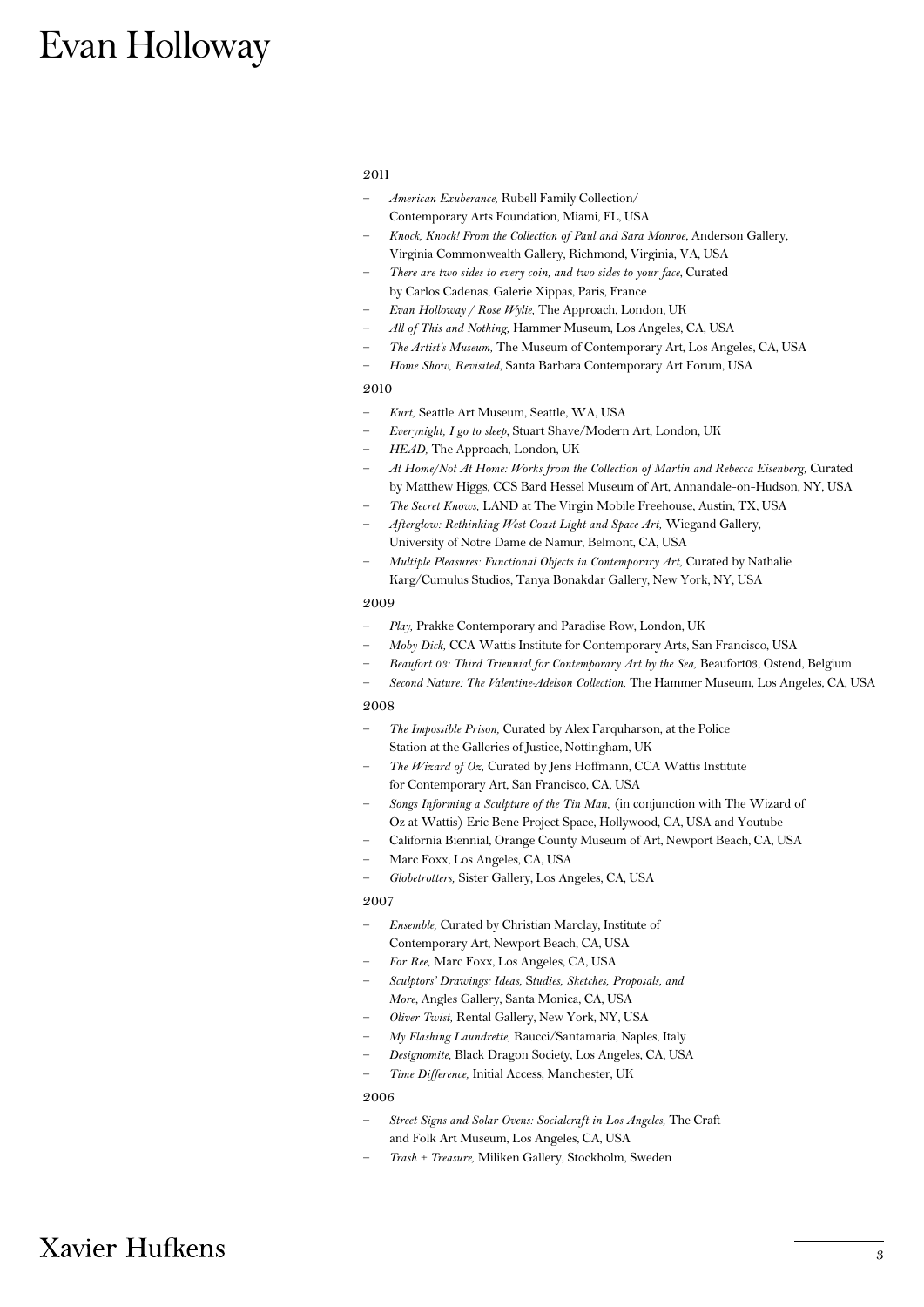- FOCA Fellowship: Vincent Fecteau, Evan Holloway, Monica Majoli, The Armory Center for the Arts, Pasadena, CA, USA
- One Shot 100 >< 100, LA> < Art
- The Uncertainty of Objects and Ideas: Recent Sculpture, Hirshhorn Museum, Washington, DC, USA
- Gone Formalism, Institute of Contemporary Art, Philadelphia, PA, USA

#### 2005

- Drunk vs. Stoned II, Gavin Brown's Enterprise, New York, NY, USA
- Think Blue, Blum & Poe, Los Angeles, CA, USA
- Sculptures d' Appartment, Musée Department d'Art Contemporain de Rochechourt, Rochechourt, France
- Gallery Artists, Marc Foxx, Los Angeles, CA, USA
- CA, Curated by Max Henry, Art Athina, Helexpo Exhibition Centre, Maroussi, Greece
- Rogue Wave, LA Louver, Los Angeles, CA, USA (cat)
- A Walk to Remember, Los Angeles Contemporary Exhibitions, organised by Jens Hoffman, Los Angeles, CA, USA
- Paper, Nicole Klagsbrun, New York, NY, USA
- We Disagree, Andrew Kreps Gallery & The Wrong Gallery, New York, NY, USA

#### 2004

- Painting on Sculpture, Tanya Bonakdar Gallery, New York, NY, USA
- For nobody knows himself if he is only himself and not another at the same time, Marc Foxx, Los Angeles, CA, USA
- Warped Space, CCAC Wattis Institute, San Francisco, CA, USA
- Oases, Los Angeles, CA, USA
- Baja to Vancouver: The West Coast in Contemporary Art, Seattle Art Museum, Seattle, WA, travelled to MCA San Diego; Vancouver Art Gallery, Vancouver, BC, Canada; CCAC Wattis Institute, San Francisco, CA, USA (cat)

#### 2003

- Evan Holloway, Matthew Ronay, Hiroshi Sugito, Marc Foxx, Los Angeles, CA, USA
- The Moderns, Castello di Rivoli, Torino, Italy (cat)
- Guided by Heroes, Z33, Hasselt, Belgium (cat)
- Youngstars, Krinzinger Projekte, Vienna, Austria

#### 2002

- Whitney Biennial 2002, Whitney Museum of American Art, New York, NY, USA (cat)
- A Show That Will Show That a Show Is Not Only a Show, The Project, Los Angeles, CA, USA
	- California Biennial, Orange County Museum of Art, Newport Beach, CA, USA (cat)
- Rock My World, CCAC, San Francisco, CA, USA
- Now is the Time, Dorsky Gallery Curatorial Programs, Long Island, NY, USA
- Officina America, Galleria D'Arte Moderna di Bologna, Bologna, Italy
- My Head is on Fire but My Heart is Full of Love, Charlottenborg, Milano, Italy

### 2001

- The Americans, The Barbican, London, UK (cat)
- The Fact Show conceptual art today, Pittsburgh Center for the Arts, PA, USA
- FreeStanding, Beaver College Art Gallery, Glenside, PA, USA
- ROCK, Vilma Gold Gallery, London, UK
- MISE EN SCENE; New LA Sculpture, CCAC, San Francisco, CA, USA

#### 2000

- SHOCKWAVE, Raucci/Santamaria Gallery, Naples, Italy
- Extraextralarge; 3 day weekend, Kapinos Gallery, Berlin, Germany
- I Can Live With That; 3 day weekend, The Approach, London, UK
- MISE EN SCENE; New LA Sculpture, Santa Monica Museum of Art, CA, USA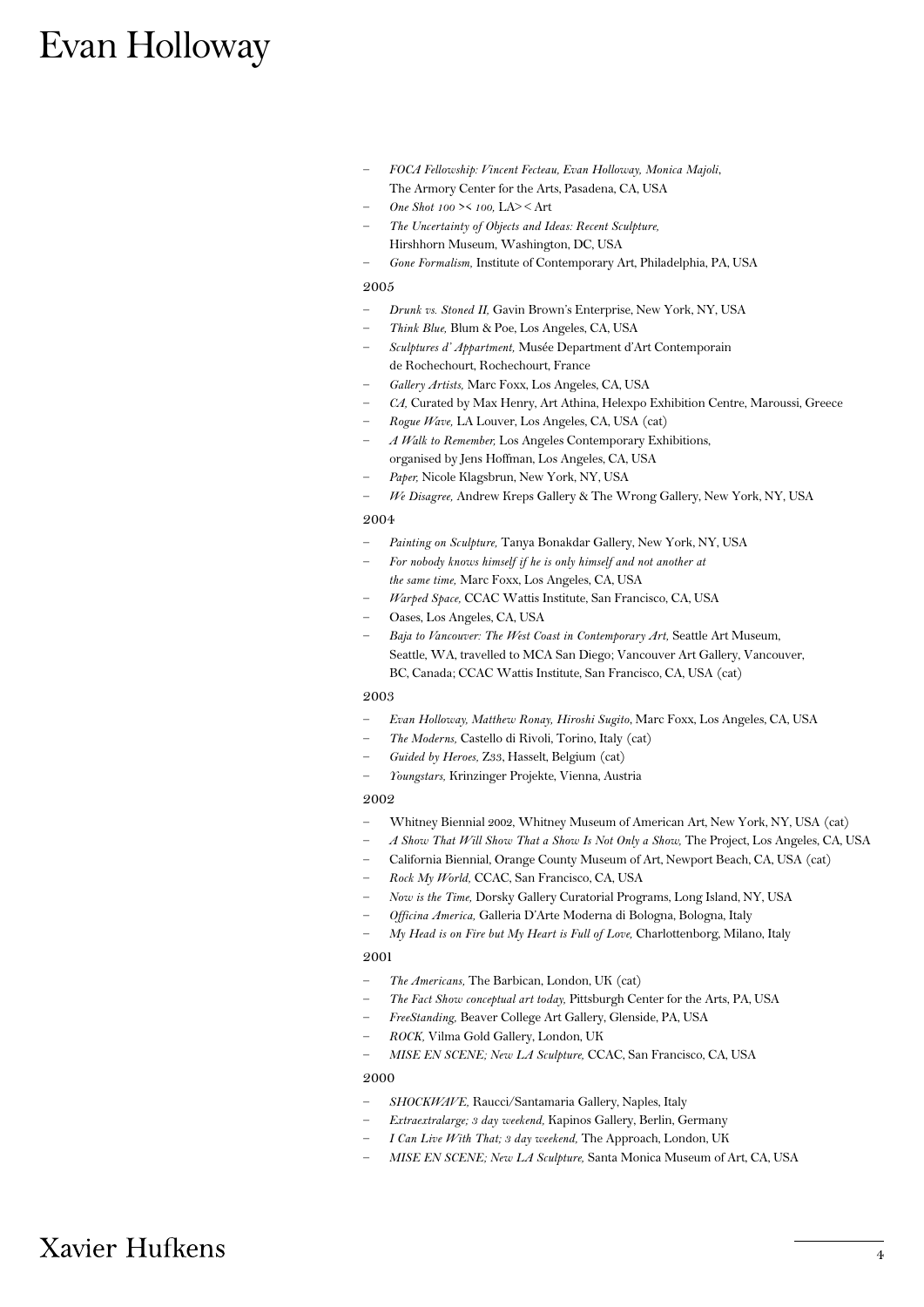#### 1999

- Standing Still & Walking In Los Angeles, Gagosian Gallery, Los Angeles, CA, USA
- Caught, 303 Gallery, New York, NY, USA
- Play Mode, University of California, Irvine; University of Michigan, Ann Arbor (cat)

#### 1998

- Obviously 5 Believers, Action: Space, Curated by Brian Olson, Los Angeles, CA, USA
- Plaats, W139, Amsterdam, The Netherlands
- Brighten the Corners, Curated by Dennis Cooper, Marianne Boesky, New York, NY, USA
- Low, Marc Foxx, Los Angeles, CA, USA
- Local Heros, Beyond Baroque, Venice, CA, USA

#### 1997

- Malibu Sex Party, PURPLE, Los Angeles, CA, USA
- Work and Progress, Los Angeles Contemporary Exhibitions, Los Angeles, CA, USA
- 5 Emerging Artists, Dan Bernier, Los Angeles, CA, USA
- Wish You Were Here, University of California, Los Angeles, CA, USA

#### 1996

- Escape to L.A., El Mirador Apartments, Los Angeles, CA, USA
- Video Povera, Cal State, Los Angeles, CA, USA
- Lexicanus Linguisticus, 504 Gallery, Tacoma, WA, USA
- Court C Space, Tacoma, WA, USA

#### 1994

- Puget Soundings, Commencement Gallery, Tacoma, WA, USA — Einstein's Birthday, Duff Gallery, Tacoma, WA, USA
- 1993
- About Face, Tacoma Art Museum, Tacoma, WA, USA
- Commencement, Commencement Gallery, Tacoma, WA, USA

# Performances and Broadcasts

#### 2000

— Three Musical Lengths, As I Love You, You Become More Pretty, Karin Gulbran's Garden Exhibition, Los Angeles, CA, USA, June 10-11

#### 1998

— Broadcast Moment, LA X-Ray, KPFK, Los Angeles, CA, USA, April 23

#### Publications

### 2012

- KOTZ, Liz, RUNOFF, Ralph, Evan Holloway, Ridinghouse
- GROTJAHN, Mark, Trees Heads Molds, Evan Holloway, Xavier Hufkens 2005
- LA Art Land, Black Dog Publishing

#### 2003

— INTRA, Giovanni, When Bad Attitude Becomes Form, republished in The Moderns, Castello di Rivoli, Torino, (exh. cat)